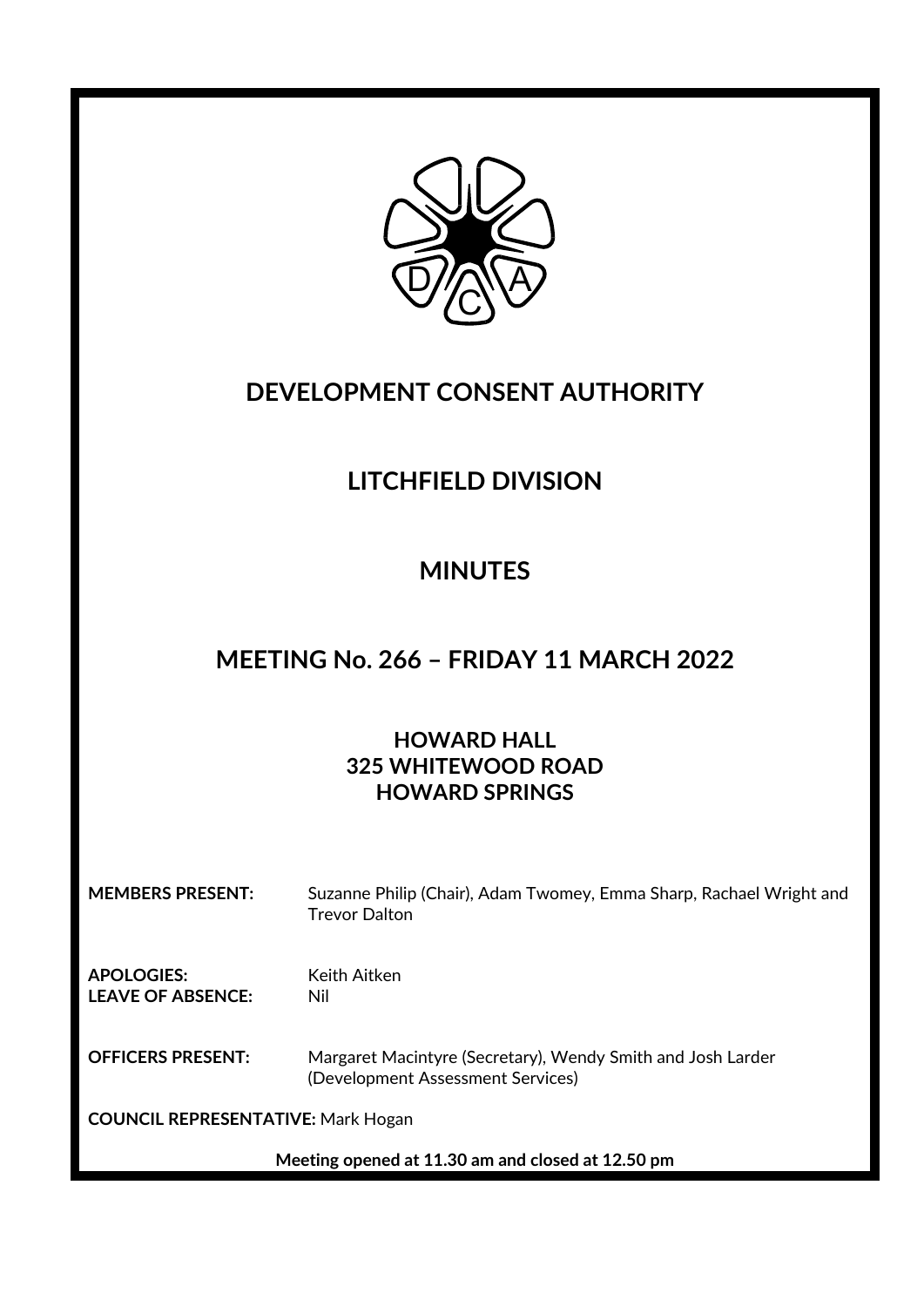**MINUTES RECORD THE EVIDENTIARY STAGE AND THE DELIBERATIVE STAGE SEPARATELY. THESE MINUTES RECORD THE DELIBERATIVE STAGE. THE TWO STAGES ARE GENERALLY HELD AT DIFFERENT TIME DURING THE MEETING AND INVITEES ARE PRESENT FOR THE EVIDENTIARY STAGE ONLY.**

The Chair, Development Consent Authority, under section 93(1) of the *Planning Act 1999*, appointed Trevor Dalton who is a member in relation to the Palmerston Division, to act as a member for Keith Aitken in relation to the Litchfield Division from 3 March 2022 to 15 March 2022 as the Chair is satisfied that Keith Aitken is prevented from performing his duties of office because of absence.

Under Section 97(1)(b) of the *Planning Act 1999*, Trevor Dalton declared a commercial interest in common with Mr Winter, a Director of the Applicant, Habitat Pty Ltd. The Chair, under Section 97(5) of the *Planning Act 199,* determined that the interest disclosed was insignificant or irrelevant, noting that it was a passive investment through a trust over a building situated in a different Division, the parties had no dealings with one another and the investment bore no relationship to the matters under consideration in the present Application. No parties present raised any concerns with Mr Dalton considering the Application and pursuant to Section 97 the Chair permitted Mr Dalton to form part of the quorum and participate in the Determination

**ITEM 1 PA2022/0006 ROOMING ACCOMMODATION (WORKERS ACCOMMODATION) WITH 76 ROOMS IN 19 DEMOUNTABLE STRUCTURES SECTION 2333 (175) DARWIN RIVER ROAD, DARWIN RIVER, HUNDRED OF CAVENAGH APPLICANT** Habitat NT

Paul Winter (Habitat NT ) attended.

Submitters Diana Rickard and Greg Chapman attended.

**RESOLVED** That the Development Consent Authority vary the requirements of Clause 5.3.7 (End **16/22** of Trip Facilities in Zones HR, CB, C, SC and TC) of the Northern Territory Planning Scheme, and, pursuant to section 53(a) of the *Planning Act 1999*, consent to the application to develop Section 2333 (175) Darwin River Road, Darwin River, Hundred of Cavenagh for the purpose of Rooming Accommodation (workers accommodation) with 76 rooms in 19 demountable structures, subject to the following conditions:

#### **CONDITIONS PRECEDENT**

- 1. Prior to the endorsement of plans and prior to commencement of works (including site preparation), amended site plans to the satisfaction of the consent authority must be submitted to and approved by the consent authority. When approved, the plans will be endorsed and will then form part of the permit. The plans must be drawn to scale with dimensions and must be generally in accordance with the plans submitted with the application but modified to show:
- a) Staging of the development, as follows:
	- i. Stage 1 7 demountable structures and all other portions of the development approved by the permit (including but not limited to landscaping, communal open space, and bicycle and car parking),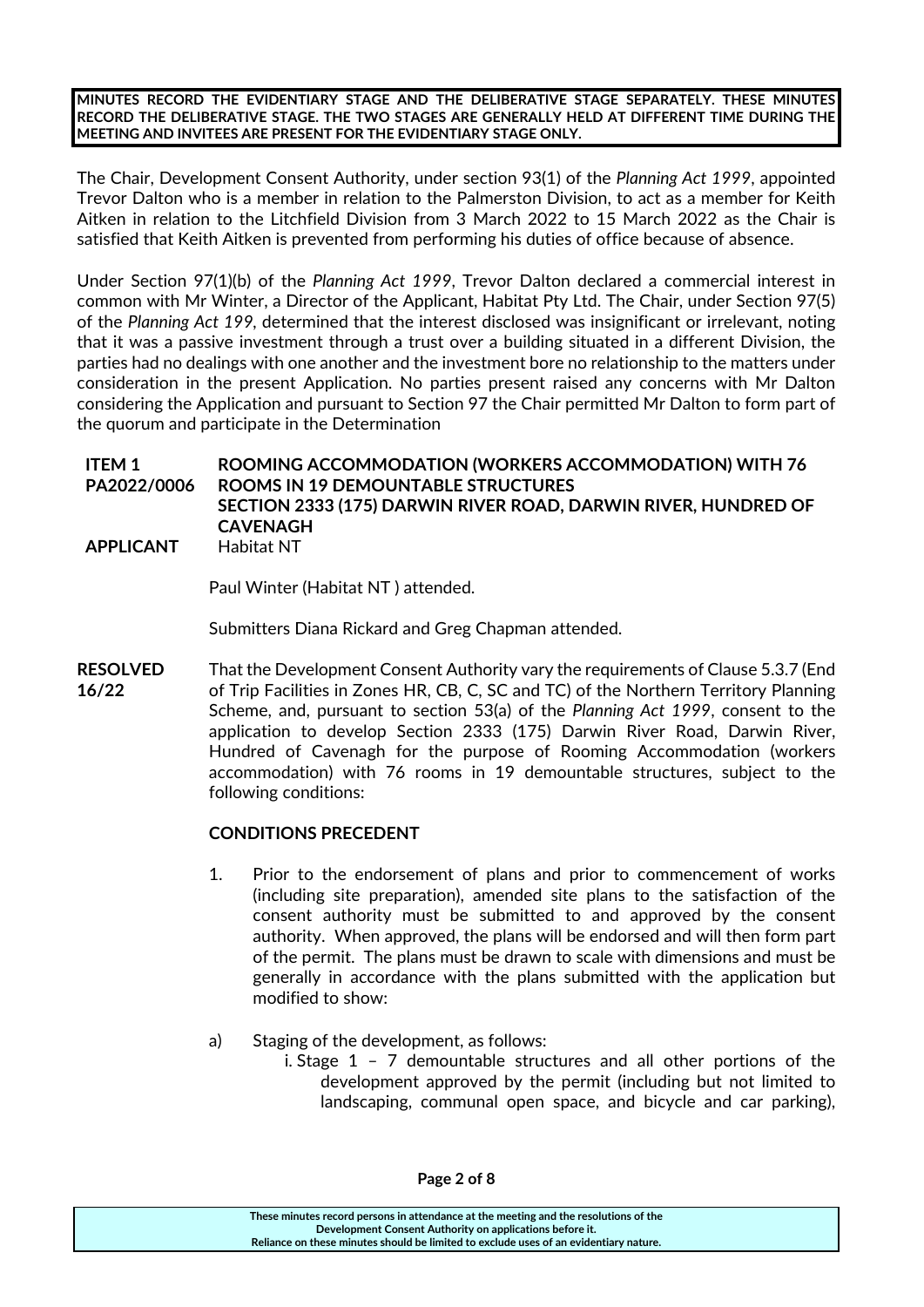except for the 12 demountable structures nominated for Stages 2 and 3;

- ii. Stage 2 2 demountable structures; and
- iii. Stage 3 10 demountable structures;
- b) Sealing of car parking area and all driveways in accordance with Clause 5.2.4.4 sub‐clause 4(b);
- c) Minimum dimension of 3m between the site boundary with Darwin River Road and the adjacent car parking spaces and that area to be landscaped with screen landscaping in accordance with Clause 5.2.4.4 sub-clause 4(g) and Clause 5.2.6;
- d) Minimum dimensions for 90 degree angle parking (5.5m in length and 2.5 in length) in accordance with Clause 5.2.4.4 sub-clause 4(h);
- e) Driveway surface type and width (6m for two‐way traffic or 3.5m for one‐way traffic flow) in accordance with Clause 5.2.4.4 sub‐clause 4(i);
- f) Elevations depicting the total height of the structures, including the roofline and proposed access to each room;
- g) A communal open space area to comply with Clause 5.4.7;
- h) Details of screening for all air conditioners and services on and underneath the demountable structures to ensure they are appropriately concealed from public view;
- i) Bicycle parking devices for a minimum of six bicycles; and
- j) Additional landscaping along the front boundary to screen the demountable structures from public view along Darwin River Road. The landscaping plan must include a planting schedule of all proposed trees, shrubs and ground covers, including botanical names, common names, sizes at maturity, and quantities of each plant. All species selected must be to the satisfaction of the consent authority.

#### **GENERAL CONDITIONS**

- 2. The works carried out under this permit shall be in accordance with the drawings endorsed as forming part of this permit.
- 3. Any developments on or adjacent to any easements on site shall be carried out to the requirements of the relevant service authority to the satisfaction of the consent authority.
- 4. The owner of the land must enter into agreements with the relevant authorities for the provision of electricity facilities and telecommunications networks to the development shown on the endorsed plan in accordance with the authorities' requirements and relevant legislation at the time.
- 5. Engineering design and specifications for the proposed and affected roads, street lighting, stormwater drainage, site earthworks, vehicular access, pedestrian/cycle corridors and streetscaping are to be to the technical requirements of Transport Civil Services Division of the Department of Infrastructure, Planning and Logistics to the satisfaction of the consent authority and all approved works constructed at the owner's expense.
- 6. Before the use or occupation of the development, all works recommended for shared access from Darwin River Road to Sections 2333 and 2334 in Traffic Impact Assessment (TIA) reference 19T290 and dated 20/09/2019 final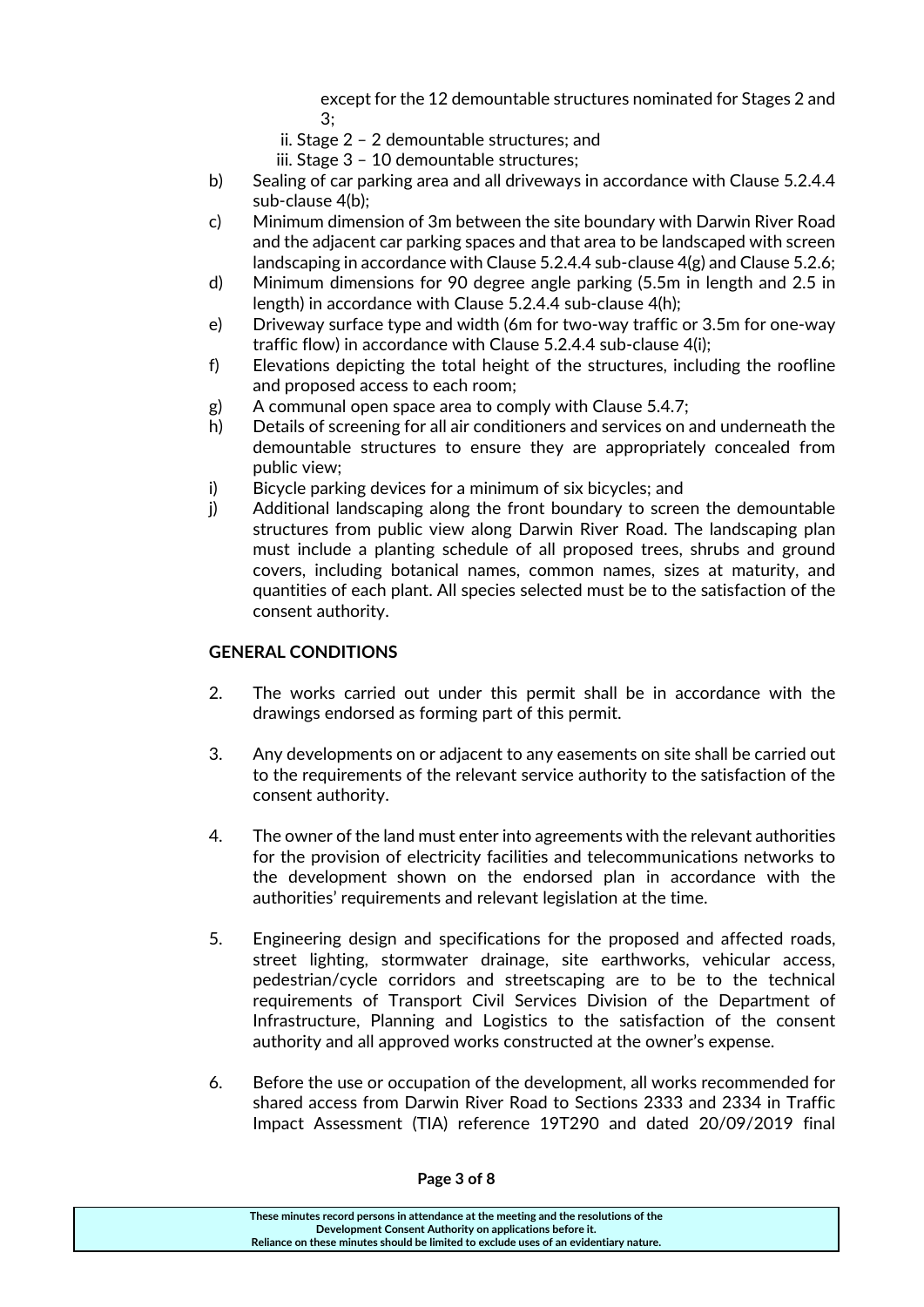revision, shall be implemented, to the requirements of the Transport and Civil Services Division, Department of Infrastructure, Planning and Logistics.

- 7. Upon completion of any works within the Darwin River Road road reserve, the road reserve shall be rehabilitated to the standards and requirements of the Transport and Civil Services Division, Department of Infrastructure, Planning and Logistics.
- 8. Where unfenced, the Darwin River Road frontage is to be appropriately fenced in accordance with the Transport and Civil Services Division's standards and requirements to deter unauthorised vehicular movement. Any gates provided are to be fixed to open inwards only.
- 9. Before the occupation of the development starts, the proponent is required to amend the current groundwater extraction licence SAUBR10306 for Section 2334, Hundred of Cavenagh to include Section 2333, Hundred of Cavenagh.
- 10. Before the occupation of the development starts, the area(s) set‐aside for the parking of vehicles and access lanes as shown on the endorsed plans must be: a) constructed;
	- b) properly formed to such levels that they can be used in accordance with the plans;
	- c) surfaced with an all‐weather‐seal coat;
	- d) drained;
	- e) line marked to indicate each car space and all access lanes; and
	- f) clearly marked to show the direction of traffic along access lanes and driveways to the satisfaction of the consent authority.

Car parking spaces, access lanes and driveways must be kept available for these purposes at all times.

- 11. Before the occupation of the development starts, the landscaping works shown on the endorsed plans must be carried out and completed to the satisfaction of the consent authority.
- 12. The landscaping shown on the endorsed plans must be maintained to the satisfaction of the consent authority, including that any dead, diseased or damaged plants are to be replaced.
- 13. All air conditioning condensers (including any condenser units required to be added or replaced in the future) are to be appropriately screened from public view, located so as to minimise thermal and acoustic impacts on neighbouring properties and condensate disposed of to ground level in a controlled manner to the satisfaction of the consent authority.
- 14. All pipes, fixtures, fittings and vents servicing any building on the site must be concealed in service ducts or otherwise hidden from view to the satisfaction of the consent authority.
- 15. The finish of any prime Identification sign, if erected, shall be such that, if illuminated, day and night readability is the same and is of constant display (i.e. not flashing or of variable message). The sign shall be positioned: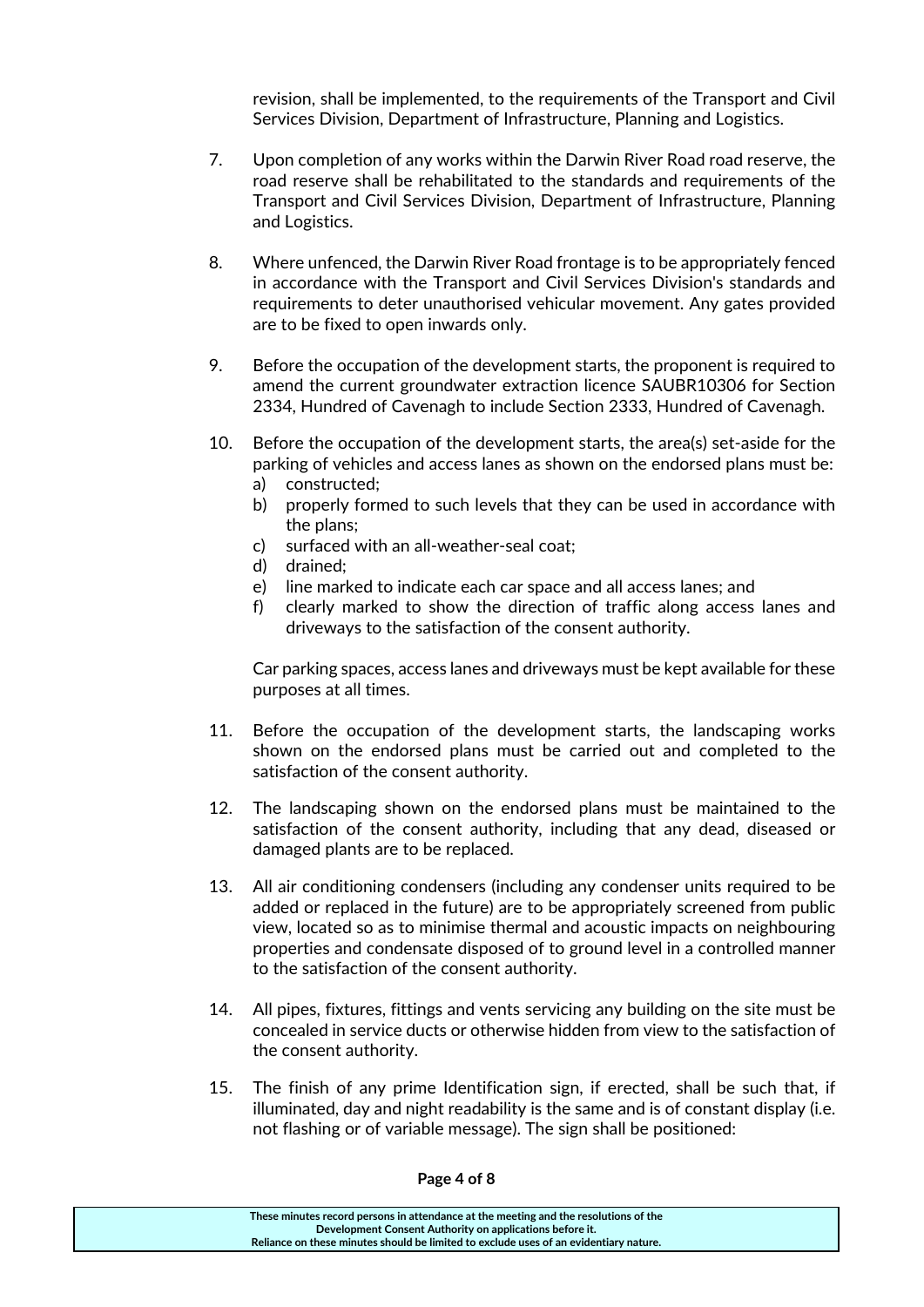- a) so as not to create sun or headlight reflection to motorists; and
- b) be located entirely (including foundations and aerially) within the subject Lot.

Advertising signage including temporary or permanent, e.g. 'A' frame, vehicle or trailer mounted, etc. shall not be erected or located within the Darwin River Road road reserve.

#### **NOTES**

- 1. The Power and Water Corporation advises that the Water and Sewer Services Development Section (waterdevelopment@powerwater.com.au) and Power Network Engineering Section (powerdevelopment@powerwater.com.au) should be contacted via email a minimum of 1 month prior to construction works commencing in order to determine the Corporation's servicing requirements, and the need for upgrading of on‐site and/or surrounding infrastructure.
- 2. This development permit is not an approval to undertake building work. You are advised to contact a Northern Territory registered building certifier to seek a building permit as required by the Northern Territory *Building Act 1993* before commencing any demolition or construction works.
- 3. The developer, its contractor or service provider is required to obtain a "Permit to Work within the Northern Territory Government Road Reserves" prior to the commencement of any works within the Darwin River Road road reserve.
- 4. If you choose nbn to service your development, you will need to enter into a development agreement with nbn. The first step is to register the development via http://www.nbnco.com.au/develop-or-plan-with-thenbn/new‐developments.html once registered nbn will be in contact to discuss the specific requirements for the development. Nbn requires you to apply at least 3 months before any civil works commence. All telecommunications infrastructure should be built to nbn guidelines found at http://www.nbnco.com.au/develop‐or‐plan‐with‐the‐nbn/new‐ developments/builders‐designers.html.

#### **REASONS FOR THE DECISION**

1. Pursuant to section 51(1)(a) of the *Planning Act 1999,* the consent authority must take into consideration the planning scheme that applies to the land to which the application relates.

The NT Planning Scheme 2020 applies to the land and Rooming Accommodation (workers accommodation) with 76 rooms in 19 demountable structures requires consent under Clause 1.8 (When development consent is required). It is identified as Merit Assessable under Clause 1.8(1)(b)(i), therefore Zone TC (Tourist Commercial), Clause 5.2.4 (Vehicle Parking), Clause 5.2.4.4 (Parking Layout), Clause 5.2.6 (Landscaping), Clause 5.3.7 (End of Trip Facilities in Zones HR, CB, C, SC and TC), Clause 5.4.2 (Residential Height Limitations), Clause 5.4.3

**These minutes record persons in attendance at the meeting and the resolutions of the Development Consent Authority on applications before it. Reliance on these minutes should be limited to exclude uses of an evidentiary nature.**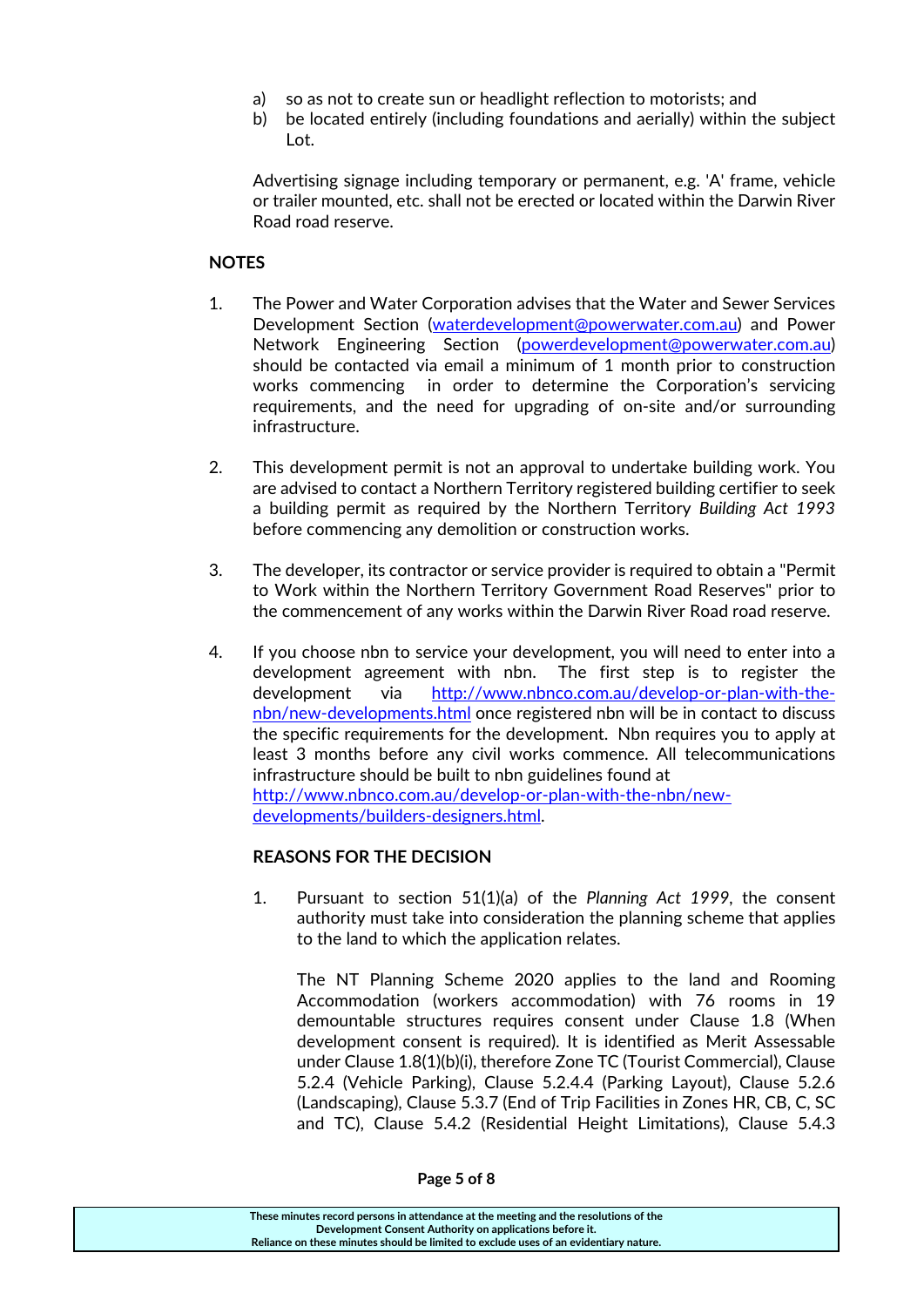(Building Setbacks of Residential Buildings and Ancillary Structures), Clause 5.4.7 (Communal Open Space), Clause 5.4.8 (Building Design for Dwelling‐Group, Dwelling‐Multiple, Rooming Accommodation and Residential Care Facility), Clause 5.5.2 (Plot Ratios in Commercial Zones), and Clause 5.5.3 (Commercial and Other Development in Zones HR, CV, CB, C, SC, TC, OR, CP, FD and T) need to be considered.

These clauses have been considered and it is found that the proposal complies with the relevant requirements of the Planning Scheme except for Clause 5.3.7 (End of Trip Facilities in Zones HR, CB, C, SC and TC).

2. Pursuant to Clause 1.10 (Exercise of Discretion by the Consent Authority), subclause 5 of the NT Planning Scheme 2020, the consent authority may consent to a proposed development which is not in accordance with a requirement set out in Parts 3, 5 or 6 only if it is satisfied that the variation is appropriate having regard to:

(a) The purpose and administration clauses of the requirement; and

(b) The considerations listed under Clause 1.10(3) or 1.10(4).

The proposal has been found not to be in accordance with Clause 5.3.7 (End of Trip Facilities in Zones HR, CB, C, SC and TC) because the proposal does not include the required bicycle parking facilities. The applicant has agreed to include as part of the permit the six bicycle parking devices currently on the site. However, the development requires an additional 20 bicycle parking devices and 26 lockers for the development proposed.

It is considered that a variation to this clause is appropriate in this instance because:

- (a) Administratively, the consent authority may consent to a use or development with fewer bicycle parking spaces and lockers than required if it is satisfied that it would be unreasonable to provide the end of trip facilities as required by the clause with regard to, but not limited to, the location of the development and likely commute distances. While the proposal does not provide any bicycle parking spaces, given the rural location of the subject land, the likely commute distances, and the use of the site for on‐site living for workers transported to their work site by bus, it is considered unlikely that the bicycle parking facilities would be required for the site.
- (b) The considerations listed under Clause 1.10(3) have been given regard to and it has been found that the proposal complies with all relevant requirements of the NT Planning Scheme 2020, except for Clause 5.3.7(End of Trip Facilities in Zones HR, CB, C, SC and TC), as identified above.
- 3. Pursuant to section 51(1)(e) of the *Planning Act 1999*, the consent authority must take into consideration any submissions made under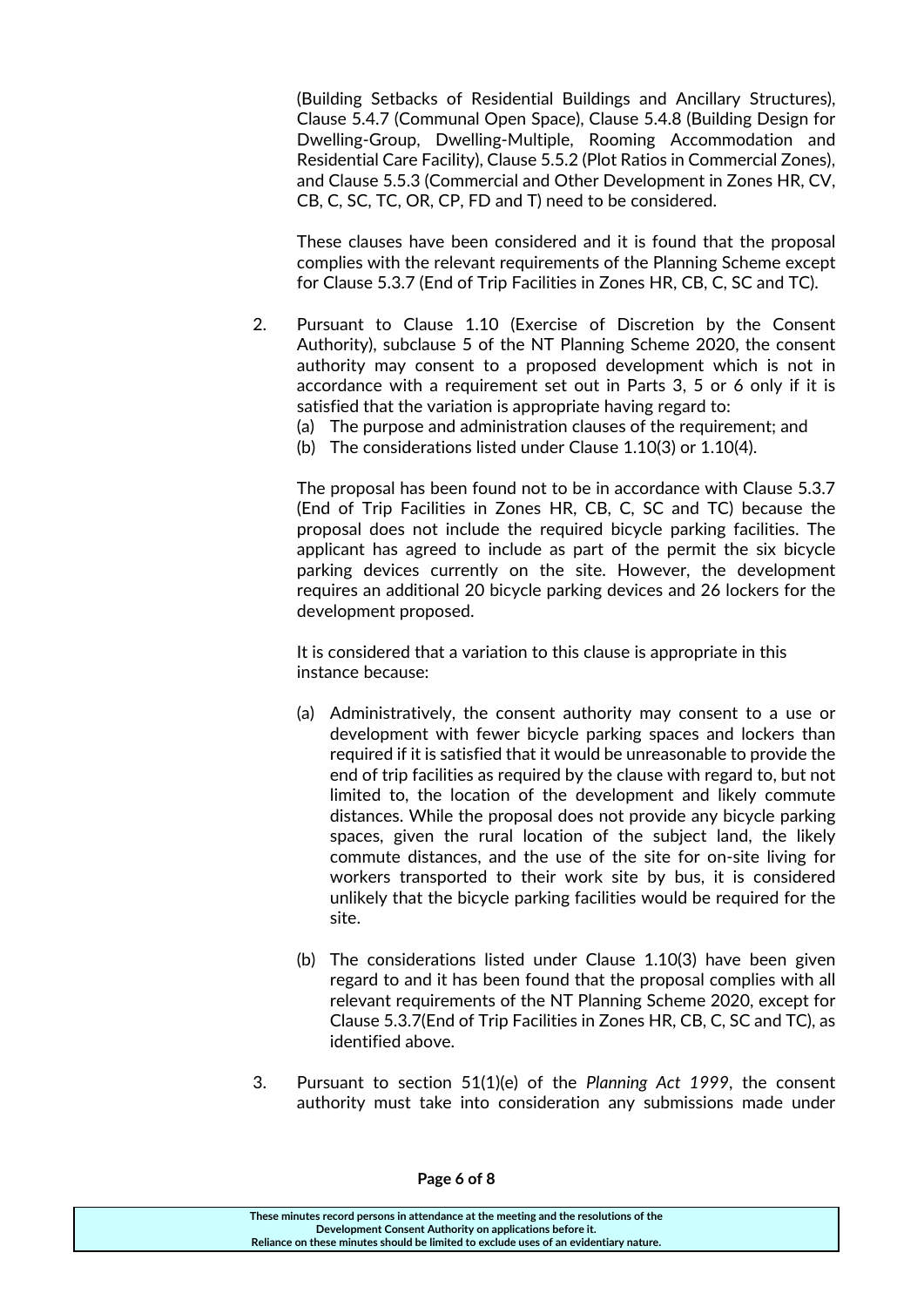section 49, and any evidence or information received under section 50, in relation to the development application.

The application was placed on public exhibition from 28 January 2022 to 11 February 2022. One public submission was received under section 49(1) of the Planning Act 1999.

The submission raised concerns regarding the impact of the development upon water resources, septic requirements, stormwater discharge, the electricity system, vehicle parking, landscaping, the suitability of the land, suitable open space for workers occupying the dwellings, a preference for more aesthetically-pleasant structures within a rural residential area, issues caused by FIFO workers on local communities around Australia, and that workers would be more satisfied with locations closer to town facilities.

In response, Development Assessment Services has received confirmation from the DEPWS – Water Sources Division confirming the current groundwater extraction licence SAUBR10306 would support the proposed development. Appropriate septic systems will be required through the building permit process and stormwater drainage can be conditioned on the permit. Power and Water Corporation (PWC) highlighted the allotment is currently provided with limited capacity of power supply from overhead electricity network and any new development requiring additional power supply will be subject to assessment by PWC.

Conditions are also included on the development permit that will further address matters raised by the submission in accordance with the recommendations of the relevant service authorities.

The submission's comments regarding places for recreation spaces for the workers other than inside the individual rooms, car parking, and landscaping were supported and conditions requiring designation of a communal open space area as required by the Northern Territory Planning Scheme, appropriate car parking layouts and landscaping are included on the development permit.

4. Pursuant to section 51(1)(j) of the *Planning Act 1999*, the consent authority must take into consideration the capability of the land to which the proposed development relates to support the proposed development and the effect of the development on the land and on other land, the physical characteristics of which may be affected by the development.

With a site area of 15.95 hectares, the subject land is capable of accommodating the proposed development. The western portion of the land is already developed with a shop, service station, demountable structures and associated outbuildings. The proposed demountable structures will be located on arid rural grass land, which was previously used as a caravan park.

#### **Page 7 of 8**